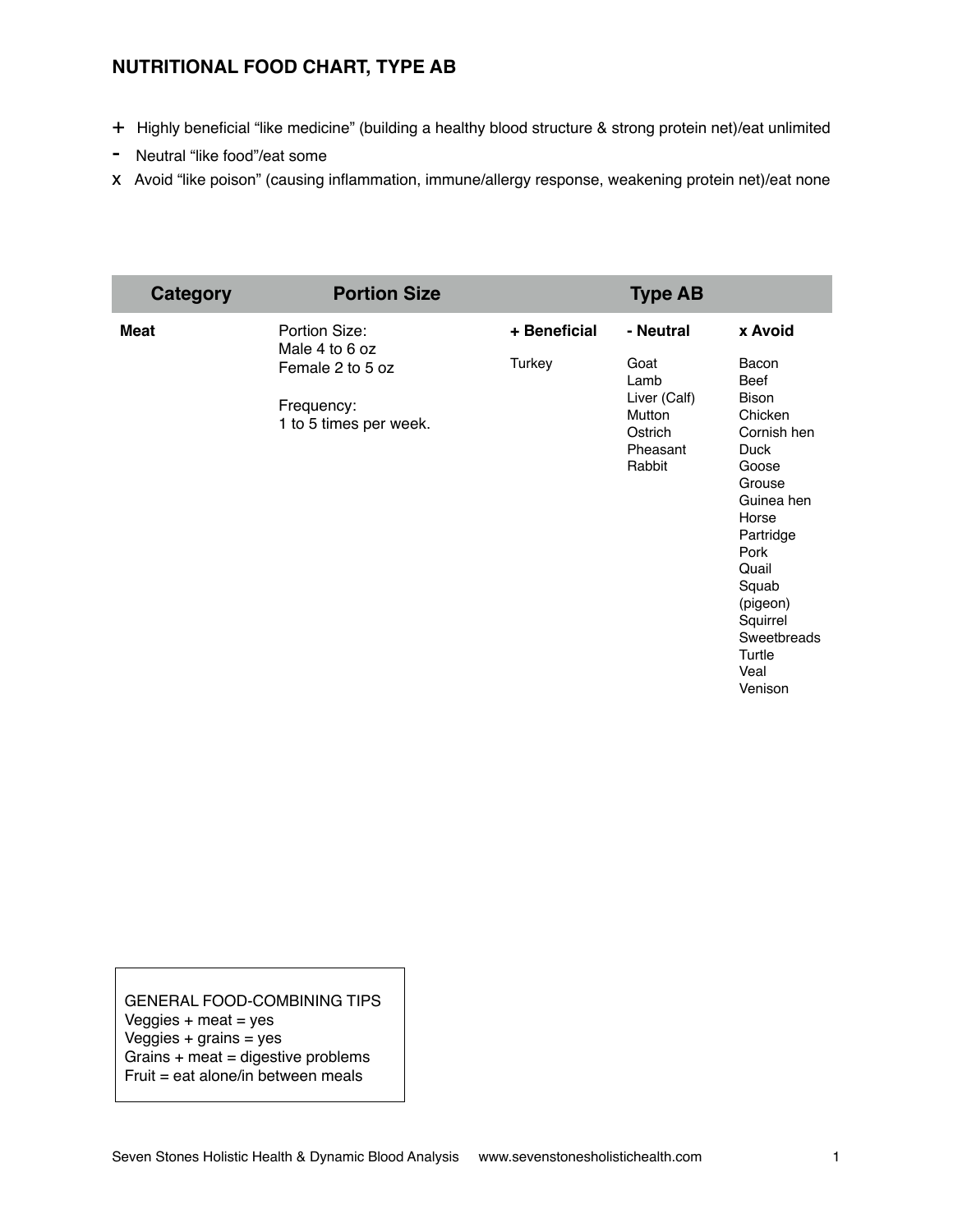| <b>Category</b>           | <b>Portion Size</b>                            |                                                                                                                                                                             | <b>Type AB</b>                                                                                                                                                                                                                                                                                                                                                                                                                        |                                                                                                                                                                                                   |
|---------------------------|------------------------------------------------|-----------------------------------------------------------------------------------------------------------------------------------------------------------------------------|---------------------------------------------------------------------------------------------------------------------------------------------------------------------------------------------------------------------------------------------------------------------------------------------------------------------------------------------------------------------------------------------------------------------------------------|---------------------------------------------------------------------------------------------------------------------------------------------------------------------------------------------------|
| <b>Grains</b>             | Portion Size:<br>1 Cup, dry (grains or pastas) | + Beneficial                                                                                                                                                                | - Neutral                                                                                                                                                                                                                                                                                                                                                                                                                             | x Avoid                                                                                                                                                                                           |
|                           | Frequency:<br>6 to 9 times per week            | Amaranth<br>Essene Bread/<br>Manna Bread<br>Millet<br>Oat<br>Rice<br>Rye                                                                                                    | <b>Barley</b><br>Couscous<br>Quinoa<br>Spelt<br>Wheat<br>(organic)                                                                                                                                                                                                                                                                                                                                                                    | Artichoke<br>flour<br><b>Buckwheat</b><br>Corn<br>Kamut<br>Sago Palm<br>Sorghum<br>Soy<br>Tapioca<br><b>Teff</b>                                                                                  |
| <b>Category</b>           | <b>Portion Size</b>                            |                                                                                                                                                                             | <b>Type AB</b>                                                                                                                                                                                                                                                                                                                                                                                                                        |                                                                                                                                                                                                   |
| <b>Fish &amp; Seafood</b> | Portion Size:<br>Male 4 to 6 oz                | + Beneficial                                                                                                                                                                | - Neutral                                                                                                                                                                                                                                                                                                                                                                                                                             | x Avoid                                                                                                                                                                                           |
|                           | Female 2 to 5 oz                               | Cod/atlantic<br>Grouper                                                                                                                                                     | Abalone<br><b>Bluefish</b>                                                                                                                                                                                                                                                                                                                                                                                                            | Anchovy<br>Barracuda                                                                                                                                                                              |
|                           | Frequency:<br>3 to 5 times per week            | Mackerel<br>Mahi mahi<br>Monkfish<br>Pickerel<br>Pike/Walleye<br>Porgy<br><b>Red Snapper</b><br>Sailfish<br>Salmon<br>Sardine<br>Shad<br>Snail/Escargot<br>Sturgeon<br>Tuna | <b>Bullhead</b><br><b>Butterfish</b><br>Carp<br>Catfish<br>Caviar<br>Chub<br>Croaker<br>Cusk<br>Drum<br><b>Halfmoon Fish</b><br><b>Harvest Fish</b><br>Herring<br>Mullet<br>Muskellunge<br>Mussel/Blue<br>Opaleye<br>Orange roughy<br>Parrot fish<br>Perch<br>Pollock<br>Pompano<br>Rosefish<br>Scallop<br>Scrod<br>Scup<br>Shark<br>Smelt<br>Squid<br>Sucker<br>Sunfish<br>Swordfish<br>Tilapia<br>Tilefish<br>Weakfish<br>Whitefish | Bass/striped<br>Beluga<br>Clam<br>Conch<br>Crab/Blue<br>Eel<br>Flounder<br>Frog<br>Haddock<br>Hake<br>Halibut<br>Lobster<br>Octopus<br>Oyster<br>Salmon Roe<br>Shrimp<br>Sole<br>Trout<br>Whiting |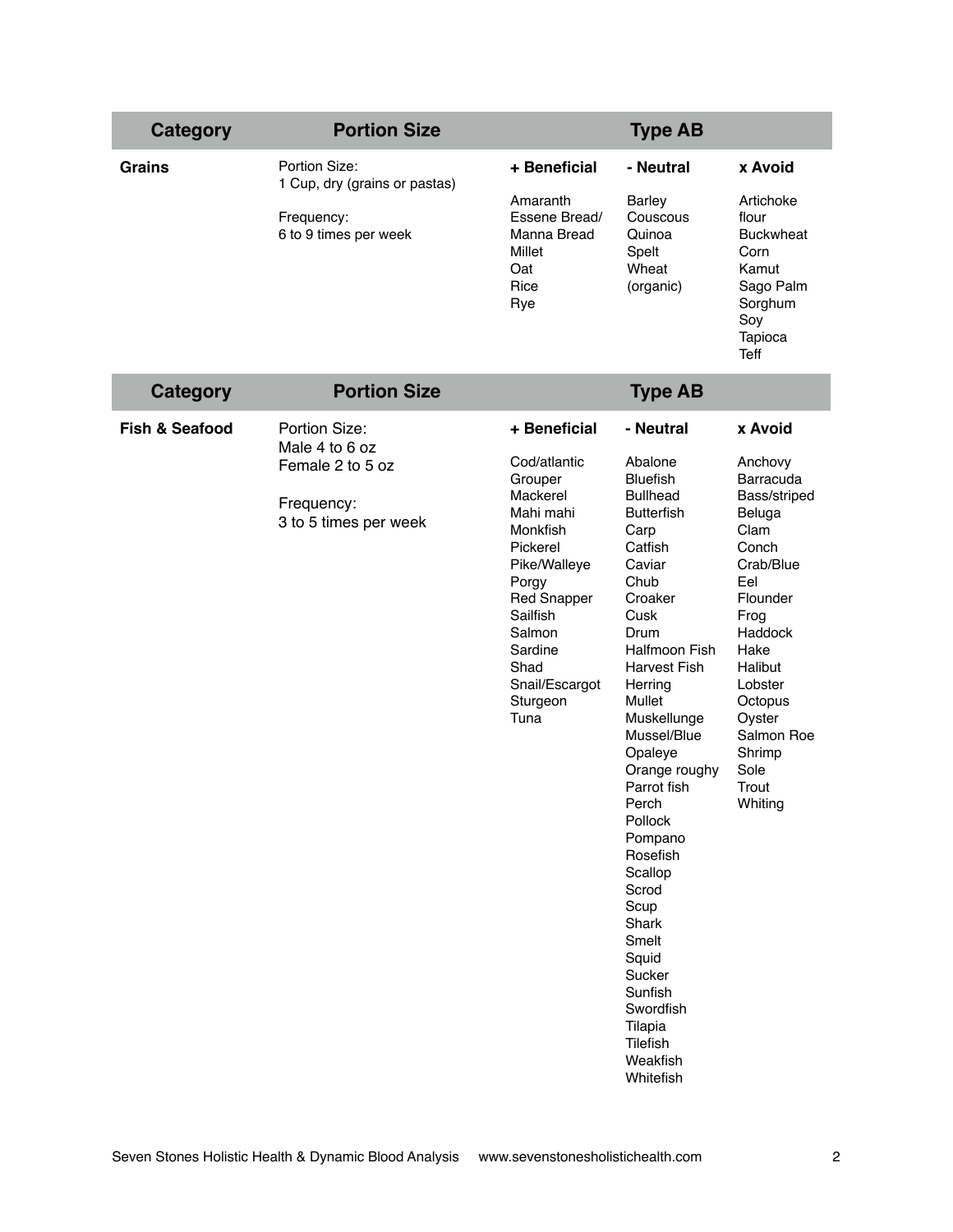| Category | <b>Portion Size</b>                 |                        | <b>Type AB</b>                                             |                        |
|----------|-------------------------------------|------------------------|------------------------------------------------------------|------------------------|
| Eggs     | Portion Size:<br>l egg              | + Beneficial           | - Neutral                                                  | x Avoid                |
|          | Frequency:<br>3 to 4 times per week | Chicken Egg<br>(white) | Caviar<br>Chicken Egg<br>(whole)<br>Goose Egg<br>Quail Egg | Duck Egg<br>Salmon/Roe |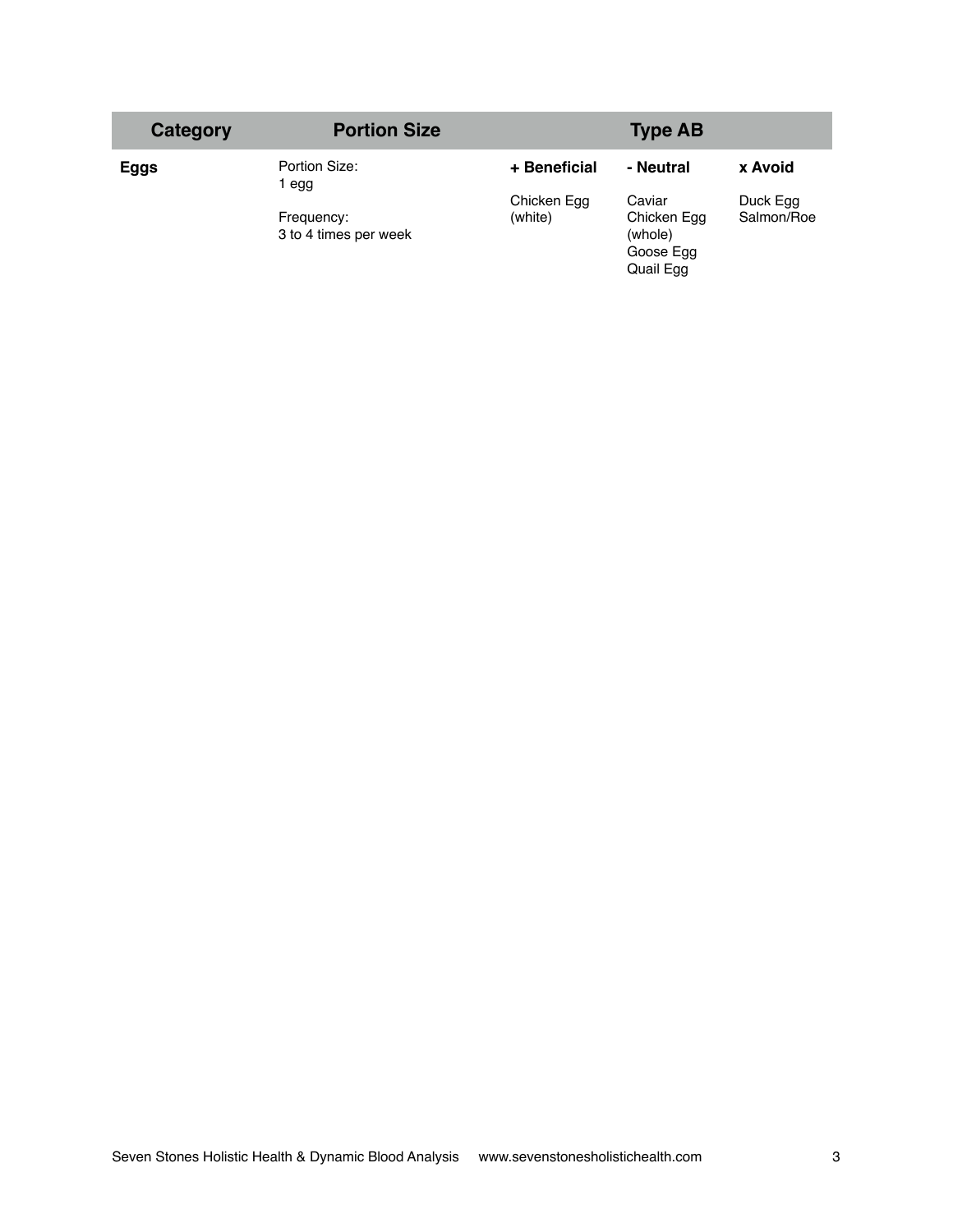| Category                   | <b>Portion Size</b>                                                  |                                                                                                 | <b>Type AB</b>                                                                                                                                           |                                                                                                                                                          |
|----------------------------|----------------------------------------------------------------------|-------------------------------------------------------------------------------------------------|----------------------------------------------------------------------------------------------------------------------------------------------------------|----------------------------------------------------------------------------------------------------------------------------------------------------------|
| <b>Beans &amp; Legumes</b> | Portion Size:<br>1 cup cooked<br>Frequency:<br>3 to 6 times per week | + Beneficial<br>Lentil/Green<br>Navy Bean<br>Peanut<br>(organic)<br>Pinto Bean<br>Soy/fermented | - Neutral<br>Cannellini<br>Bean<br>Copper Bean<br>Green Bean<br>Lentil/Red<br>Northern Bean<br>Snap/Yellow<br><b>Tamarind Bean</b><br><b>White Beans</b> | x Avoid<br>Adzuki<br><b>Black Bean</b><br><b>Black Eyed</b><br>Pea<br>Fava Bean<br>Garbanzo/<br>Chickpea<br>Kidney Bean<br>Lima Bean<br>Mung Bean<br>Soy |
|                            |                                                                      |                                                                                                 |                                                                                                                                                          |                                                                                                                                                          |

| Category         |              | <b>Type AB</b>                                               |                                           |
|------------------|--------------|--------------------------------------------------------------|-------------------------------------------|
| <b>Beverages</b> | + Beneficial | - Neutral                                                    | x Avoid                                   |
|                  | Green tea    | Beer<br>Seltzer water<br>Soda/Club<br>Wine/Red<br>Wine/White | Coffee<br>Liguor<br>Soda/all<br>Tea/Black |

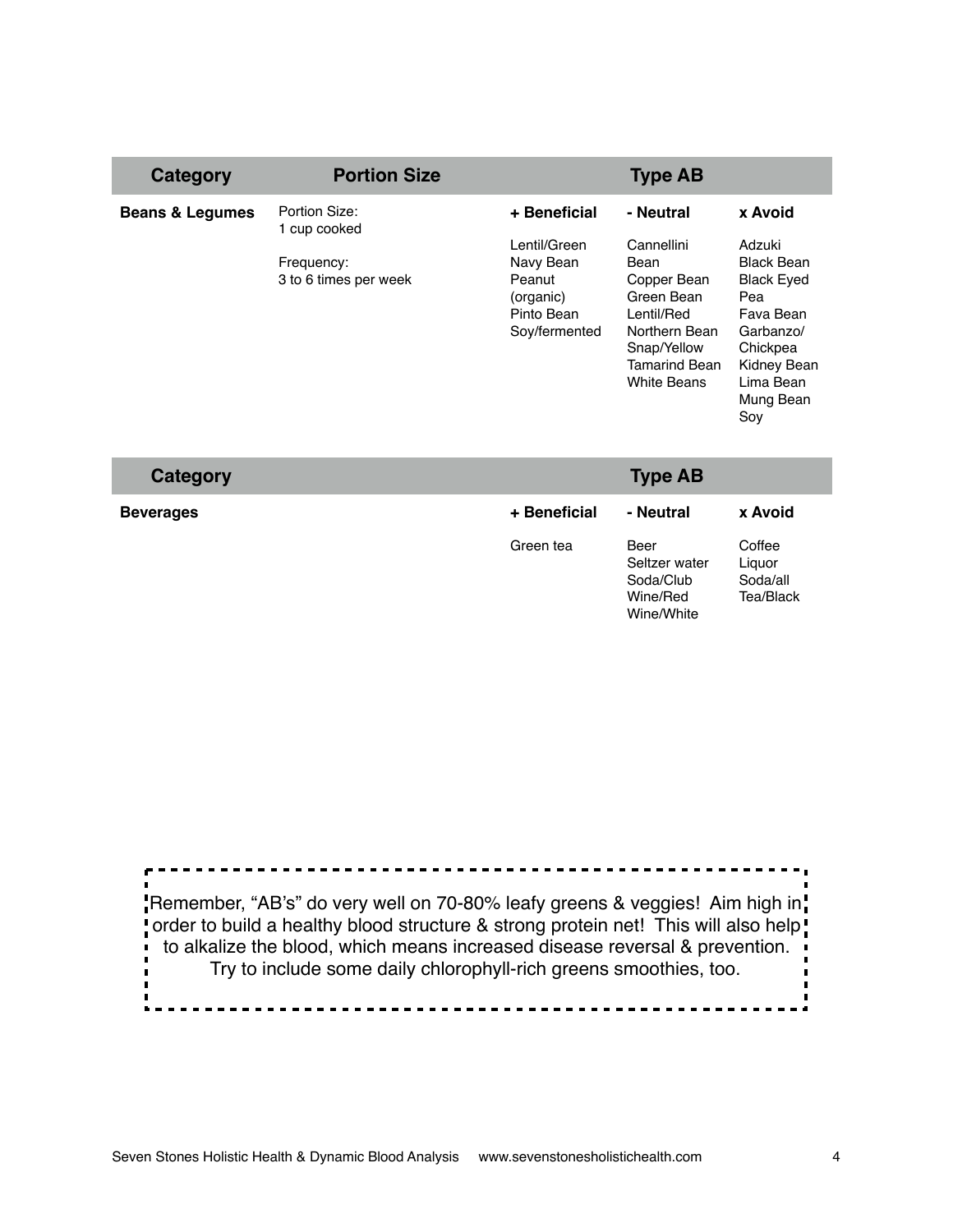| <b>Category</b>   | <b>Portion Size</b>                          |                                                                                                                                                                                                                                                                                                                   | <b>Type AB</b>                                                                                                                                                                                                                                                                                                                                                                                                                                                                                                                                                                                                                           |                                                                                                                                                                                       |
|-------------------|----------------------------------------------|-------------------------------------------------------------------------------------------------------------------------------------------------------------------------------------------------------------------------------------------------------------------------------------------------------------------|------------------------------------------------------------------------------------------------------------------------------------------------------------------------------------------------------------------------------------------------------------------------------------------------------------------------------------------------------------------------------------------------------------------------------------------------------------------------------------------------------------------------------------------------------------------------------------------------------------------------------------------|---------------------------------------------------------------------------------------------------------------------------------------------------------------------------------------|
| <b>Vegetables</b> | Portion Size:                                | + Beneficial                                                                                                                                                                                                                                                                                                      | - Neutral                                                                                                                                                                                                                                                                                                                                                                                                                                                                                                                                                                                                                                | x Avoid                                                                                                                                                                               |
|                   | 1 Cup, cooked or raw<br>Frequency: Unlimited | Alfalfa seeds/<br>sprouts<br>Beet<br><b>Beet Greens</b><br><b>Broccoli</b><br>Cabbage Juice<br>Carrot Juice<br>Cauliflower<br>Celery<br><b>Collard Greens</b><br>Cucumber<br>Dandelion<br>greens<br>Eggplant<br>Garlic<br>Kale<br>Mushroom/<br>Maitake<br>Mustard greens<br>Parsnip<br><b>Sweet Potato</b><br>Yam | Agar<br>Arugula<br>Asparagus<br>Bamboo shoot<br>Bok choy<br><b>Brussel sprout</b><br>Cabbage<br>Carrot<br>Celeriac<br>Chicory Root<br>Daikon Radish<br>Endive<br>Fennel/Bulb<br>Fiddlehead<br>Ginger Root<br>Horseradish<br>Jicama<br>Kelp<br>Kohlrabi<br>Leek<br>Lettuce/All<br>Mushroom<br>(white, enoki,<br>oyster,<br>portobella,<br>straw)<br>Okra<br>Olive (greek,<br>green, spanish)<br><b>Oyster Plant</b><br>Peas<br>Pimento<br>Poi<br>Potato<br>Pumpkin<br>Radicchio<br>Rappini<br>Rutabaga<br>Sauerkraut<br>Scallion<br>Seaweed<br>Shallots<br>Spinach<br>Squash<br>Swiss Chard<br>Taro<br>Tomato<br>Turnip<br>Water chestnut | Aloe<br>Artichoke<br>Caper<br>Mushroom<br>(black<br>trumpet,<br>shiitake)<br>Olive (black,<br>green)<br>Pepper<br>(green,<br>jalapeno, red,<br>yellow)<br>Pickle<br>Radish<br>Rhubarb |
|                   |                                              |                                                                                                                                                                                                                                                                                                                   | Watercress<br>Yucca<br>Zucchini                                                                                                                                                                                                                                                                                                                                                                                                                                                                                                                                                                                                          |                                                                                                                                                                                       |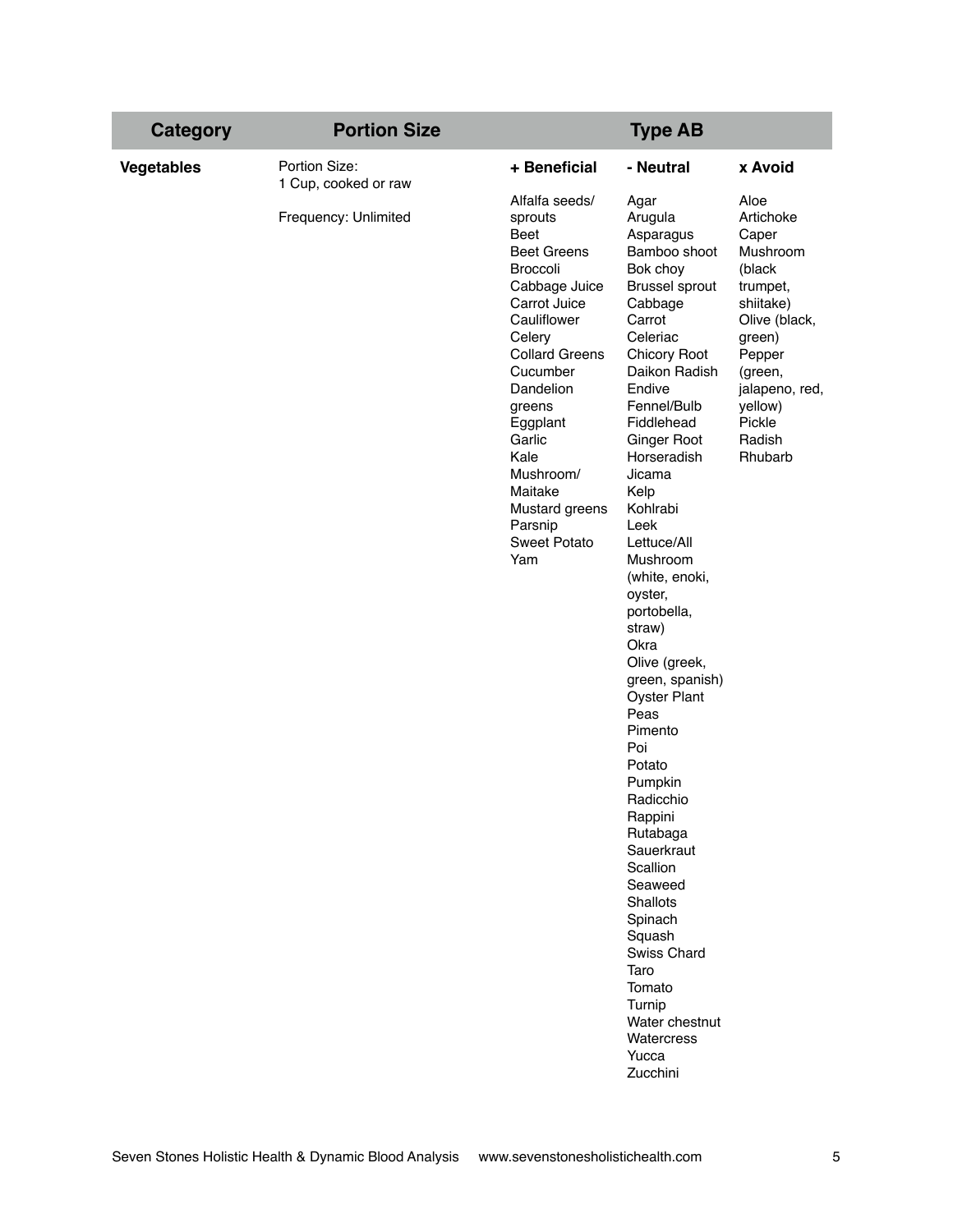| <b>Category</b> | <b>Portion Size</b>                 |                                                                                                                                   | <b>Type AB</b>                                                                                                                                                                                                                                                                                                                                                                                                                          |                                                                                                                                                                                     |
|-----------------|-------------------------------------|-----------------------------------------------------------------------------------------------------------------------------------|-----------------------------------------------------------------------------------------------------------------------------------------------------------------------------------------------------------------------------------------------------------------------------------------------------------------------------------------------------------------------------------------------------------------------------------------|-------------------------------------------------------------------------------------------------------------------------------------------------------------------------------------|
| <b>Fruit</b>    | Portion Size:<br>1 Cup, or 1 piece  | + Beneficial                                                                                                                      | - Neutral                                                                                                                                                                                                                                                                                                                                                                                                                               | x Avoid                                                                                                                                                                             |
|                 | Frequency:<br>3 to 6 times per day. | Cherry<br>Cranberry<br>Fig<br>Gooseberry<br>Grape<br>Grapefruit<br>Kiwi<br>Lemon<br>Loganberry<br>Pineapple<br>Plum<br>Watermelon | Apple<br>Apricot<br>Asian Pear<br>Blackberry<br>Blueberry<br>Boysenberry<br><b>Breadfruit</b><br>Canang Melon<br>Cantaloupe<br>Casaba Melon<br>Currants<br>Dates<br>Elderberry<br>Honeydew<br>melon<br>Kumquat<br>Lime<br>Lychee<br><b>Mulberries</b><br>Musk Melon<br>Nectarine<br>Papaya<br>Peach<br>Pear<br>Persian Melon<br>Plantain<br>Prune<br>Raisins<br>Raspberries<br>Spanish melon<br>Strawberry<br>Tangerine<br>Youngberries | Avocado<br>Banana<br><b>Bitter Melon</b><br>Coconut<br>Dewberry<br>Guava<br>Mango<br>Orange<br>Persimmon<br>Pomegranate<br><b>Prickly Pear</b><br>Quince<br>Starfruit/<br>Carambola |

## FOOD COMBINING TIPS FOR FRUIT

\*\*Eat fruit by itself, in between meals. Combining fruit with other foods (grains, starches, meats, veggies, etc.) can create digestive problems and fermentation. Different kinds of fruit can be eaten together, except for melon which should always be eaten alone. When making green smoothies, apple or pineapple are okay to include with the greens.

Do not mix acid and/or sub-acid fruits at the same meal. Acid fruits (ex. grapefruit, pineapple, strawberry) can be mixed with sub-acid fruits (ex. apples, grapes, peaches), but neither of these categories should be mixed with sweet fruits (ex. bananas, dates, raisins).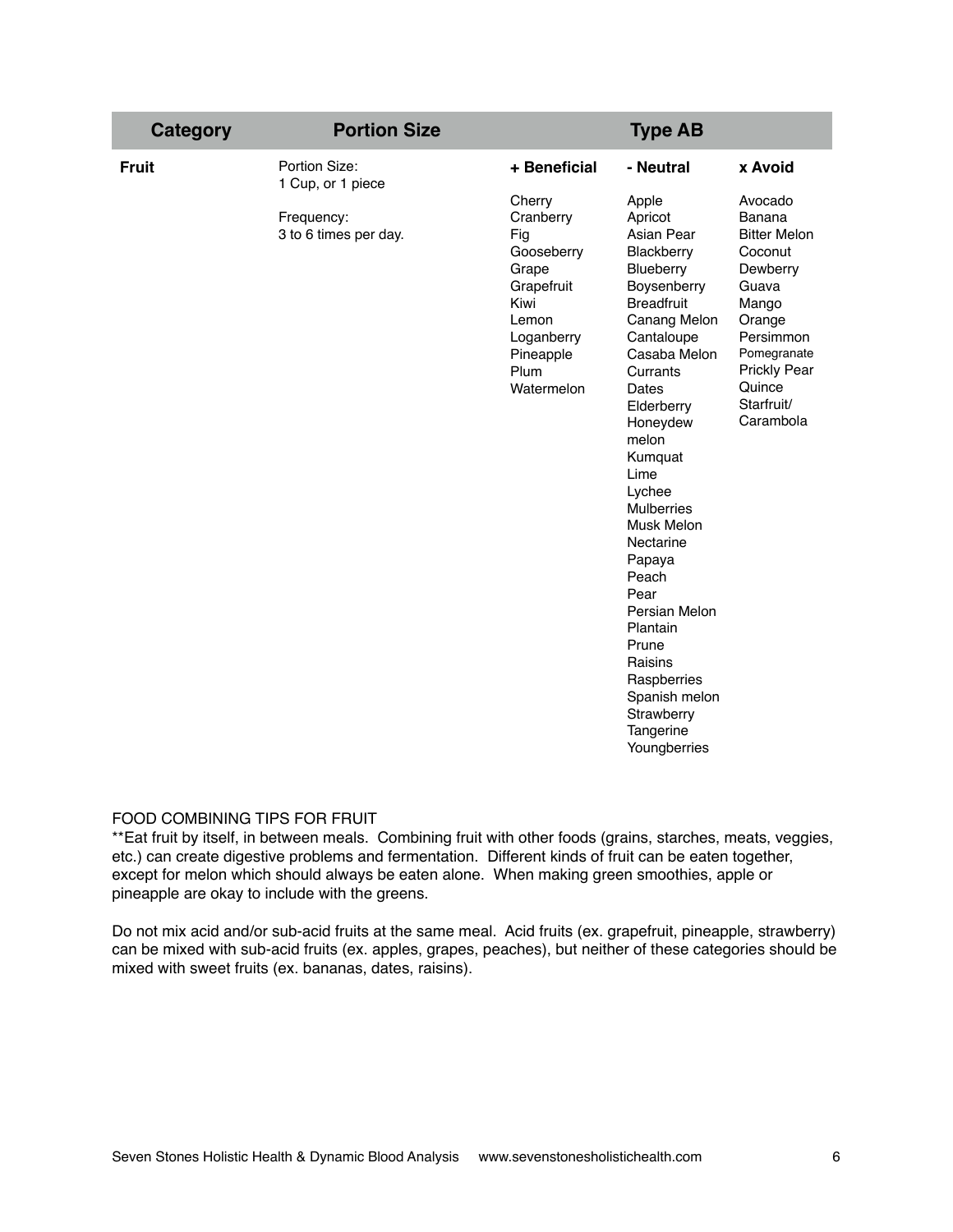| Category | <b>Portion Size</b>                                                                                                                                                                                                    |                                                                                                                                                                             | <b>Type AB</b>                                                                                                                                                                                            |                                                                                                                                                                                             |
|----------|------------------------------------------------------------------------------------------------------------------------------------------------------------------------------------------------------------------------|-----------------------------------------------------------------------------------------------------------------------------------------------------------------------------|-----------------------------------------------------------------------------------------------------------------------------------------------------------------------------------------------------------|---------------------------------------------------------------------------------------------------------------------------------------------------------------------------------------------|
| Dairy    | Milk & Yogurt<br>Portion Size:<br>Male 4 to 6 oz<br>Female 2 to 5 oz<br>Frequency:<br>3 to 6 times per week<br><b>Cheese</b><br><b>Portion Size</b><br>Male 3 oz<br>Female 2 oz<br>Frequency:<br>3 to 4 times per week | + Beneficial<br>Cottage Cheese<br><b>Farmer Cheese</b><br>Feta Cheese<br>Goat Cheese<br>Kefir<br>Milk/Goat<br>Mozza Cheese<br><b>Ricotta Cheese</b><br>Sour Cream<br>Yogurt | - Neutral<br>Casein<br>Cheddar<br>Colby Cheese<br>Cream Cheese<br>Edam Cheese<br>Ghee<br>Gouda Cheese<br>Gruyere Cheese<br>Monterey Jack<br>Paneer Cheese<br><b>String Cheese</b><br>Swiss Cheese<br>Whey | x Avoid<br>American<br>cheese<br>Blue cheese<br><b>Brie</b><br>Butter<br><b>Buttermilk</b><br>Camembert<br>cheese<br>Half & half<br>cream<br>Ice Cream<br>Milk/Cow<br>Parmesan<br>Provolone |

| Category                | <b>Portion Size</b>                                                                                                  |                                                           | <b>Type AB</b>                                                                                                                                                          |                                                                     |
|-------------------------|----------------------------------------------------------------------------------------------------------------------|-----------------------------------------------------------|-------------------------------------------------------------------------------------------------------------------------------------------------------------------------|---------------------------------------------------------------------|
| <b>Nuts &amp; Seeds</b> | Portion Size:<br>1 handfuls (seeds, nuts)<br>1 to 2 tablespoon (nut butters)<br>Frequency:<br>5 to 10 times per week | + Beneficial<br>Chestnut<br>Peanut<br>(organic)<br>Walnut | - Neutral<br>Almond<br>Beech Nut<br><b>Brazil Nut</b><br><b>Butternuts</b><br>Cashew<br>Flax Seed<br><b>Hickory Nuts</b><br>Macadamia<br>Pecan<br>Pine Nut<br>Pistachio | x Avoid<br>Hazelnut<br>Poppy seed<br>Pumpkin<br>Sesame<br>Sunflower |
|                         |                                                                                                                      |                                                           | Safflower seed                                                                                                                                                          |                                                                     |

\*\* Nuts and seeds should ideally be soaked or sprouted before consuming. Soaking destroys the phytic acid surrounding the nut/seed and allows the body to easily digest and assimilate. Sprouting increases the enzymatic action (digestive power!) and increases nutritional content exponentially.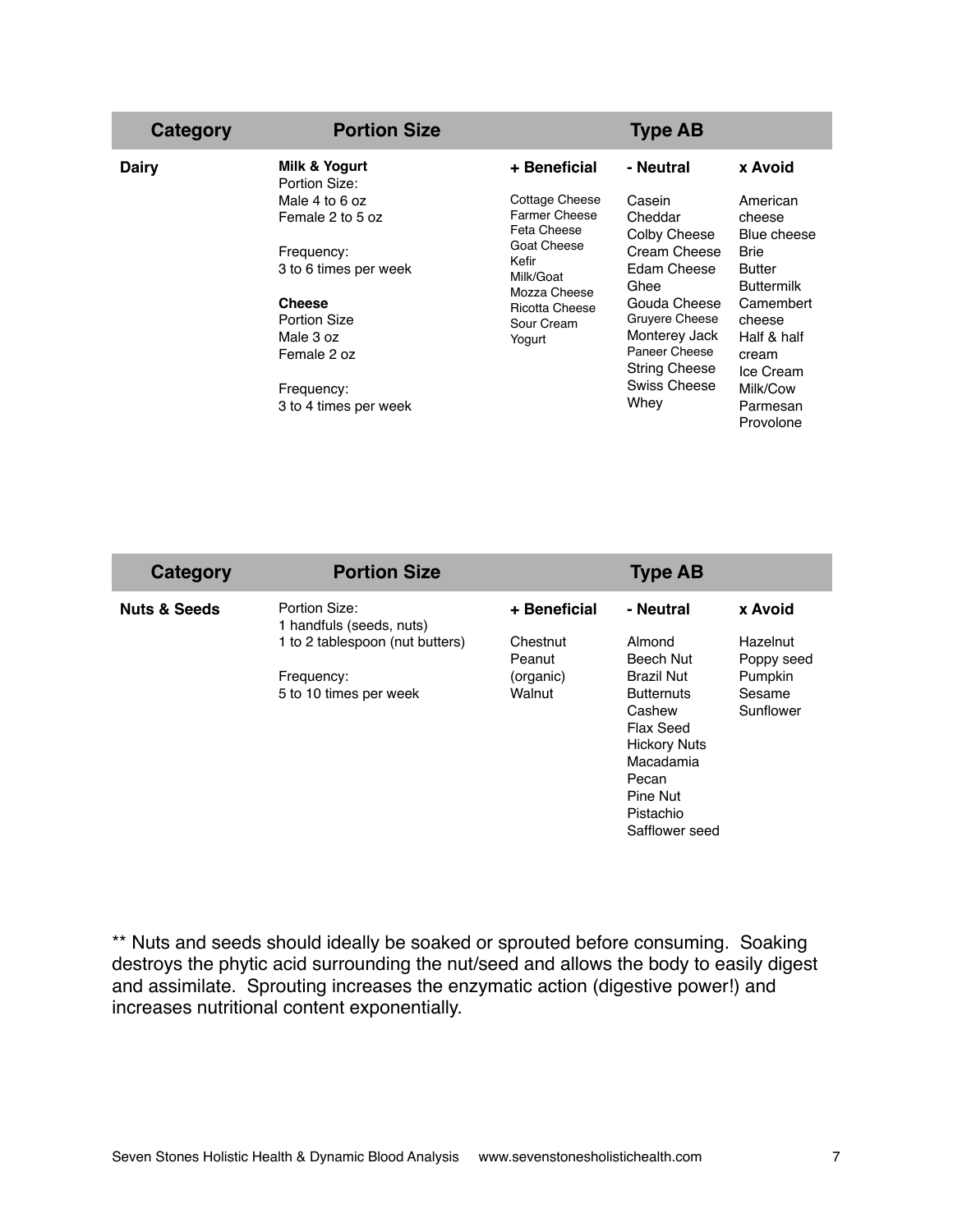| Category                |                                                                                  | <b>Type AB</b>                                                                                                                                                                                                                                                                                                                                                                                                                                                                                                                                                                                                                                                                                     |                                                                                                                                                                                                                                                                                                                                                                                       |
|-------------------------|----------------------------------------------------------------------------------|----------------------------------------------------------------------------------------------------------------------------------------------------------------------------------------------------------------------------------------------------------------------------------------------------------------------------------------------------------------------------------------------------------------------------------------------------------------------------------------------------------------------------------------------------------------------------------------------------------------------------------------------------------------------------------------------------|---------------------------------------------------------------------------------------------------------------------------------------------------------------------------------------------------------------------------------------------------------------------------------------------------------------------------------------------------------------------------------------|
| Herbs,                  | + Beneficial                                                                     | - Neutral                                                                                                                                                                                                                                                                                                                                                                                                                                                                                                                                                                                                                                                                                          | x Avoid                                                                                                                                                                                                                                                                                                                                                                               |
| Spices,<br>& Condiments | Alfalfa<br>Curry powder<br>Miso<br>Molasses/<br>blackstrap<br>Oregano<br>Parsley | Agave<br>Apple pectin<br>Arrowroot flour<br>Baking soda<br>Basil<br>Bay leaf<br>Bergamot peel<br>Caraway seeds<br>Cardamom<br>Carob<br>Chervil<br>Chili powder<br>Chives<br>Chocolate/cocoa<br>Cilantro/<br>coriander<br>Cinnamon<br>Clove<br>Cumin seed<br>Dill seed<br>Dulse<br>Honey<br>Licorice root<br>Mace<br>Maple syrup<br>Marjoram<br>Mayonnaise<br>Molasses<br>Mustard<br>Nutmeg<br>Paprika<br>Peppermint<br>Rice syrup<br>Rosemary<br>Saffron<br>Sage<br>Savory<br>Sea salt<br>Soy sauce<br>(wheat-free)<br>Spearmint<br>Stevia<br>Sugar (cane)<br>Tamari<br>Tarragon<br>Thyme<br>Turmeric<br>Vanilla<br>Veg. glycerine<br>Wintergreen<br>Yeast/bakers<br>Yeast/nutritional/<br>brewers | Acacia (gum<br>arabic)<br>Asparatame<br>Carageenan/<br>Irish moss<br>Chili powder<br>Corn syrup<br>Cornstarch<br>Dextrose<br>Fructose<br>Gelatin<br>Guar gum<br>Ketchup/with<br>vinegar<br><b>MSG</b><br>Mayo/with<br>vinegar<br>Mustard/with<br>vinegar<br>Pepper<br>(black,<br>peppercorn,<br>cayenne,<br>chili, white)<br>Pickle relish<br>Sucanat<br>Vinegar (all)<br>Wintergreen |